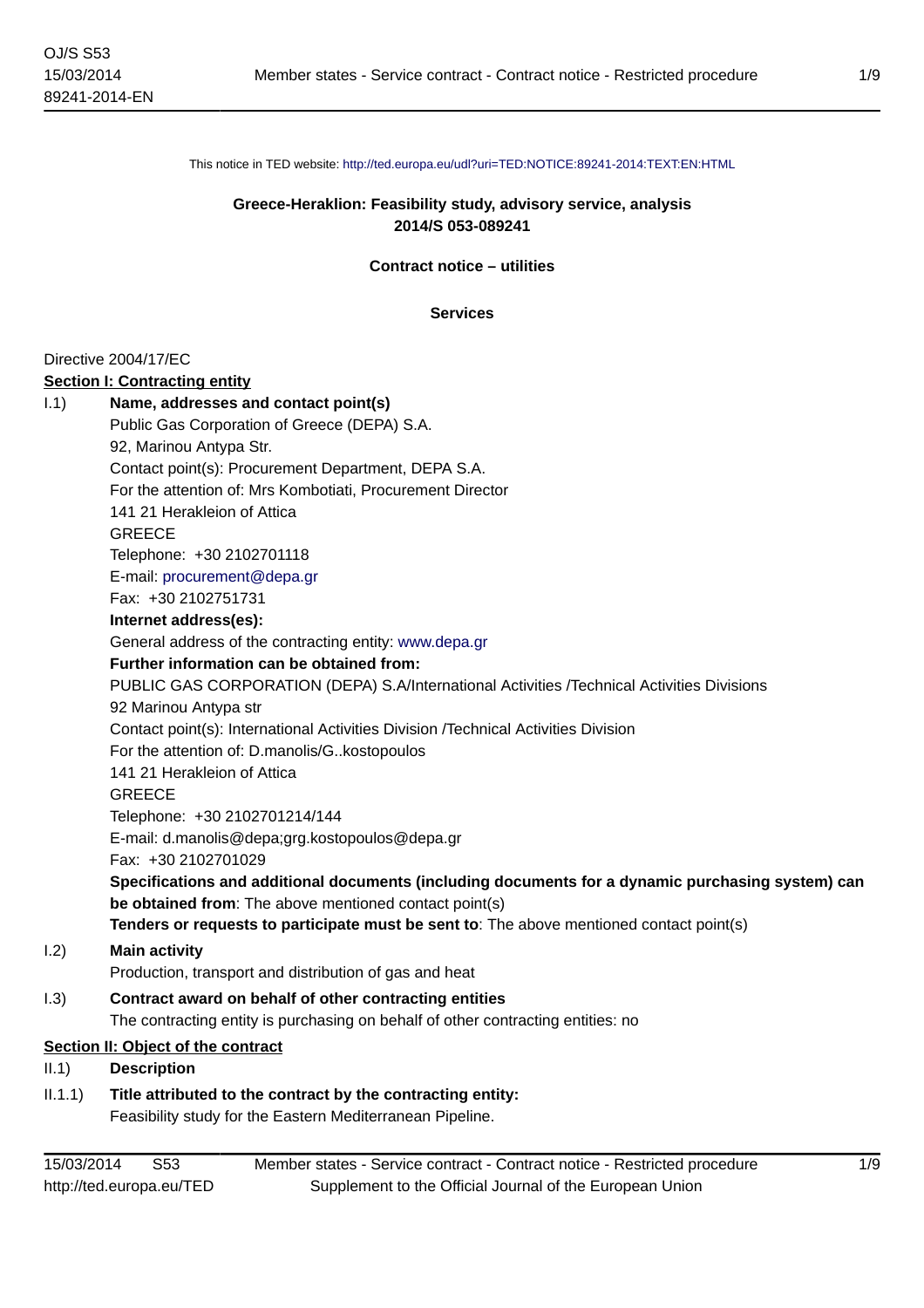| II.1.2) | Type of contract and location of works, place of delivery or of performance<br><b>Services</b>                                                                                               |
|---------|----------------------------------------------------------------------------------------------------------------------------------------------------------------------------------------------|
|         | Service category No 27: Other services                                                                                                                                                       |
|         | Main site or location of works, place of delivery or of performance: Eastern Mediterranean Basin, Cyprus, Crete,                                                                             |
|         | Peloponnese, Western Greece.                                                                                                                                                                 |
|         | NUTS code CY0, GR43                                                                                                                                                                          |
| II.1.3) | Information about a public contract, a framework agreement or a dynamic purchasing system (DPS)                                                                                              |
|         | The notice involves a public contract                                                                                                                                                        |
| II.1.4) | Information on framework agreement                                                                                                                                                           |
| II.1.5) | Short description of the contract or purchase(s):                                                                                                                                            |
|         | The Contract covers the provision of Feasibility Study services for the Eastern Mediterranean Pipeline project.<br>The main technical components of the project are :                        |
|         | i) an offshore pipeline stretching from Eastern Mediterranean sources to Cyprus (=150 km), including the<br>onshore pipeline to Compressor Station;                                          |
|         | ii) a Compressor Station in Cyprus;                                                                                                                                                          |
|         | iii) a fiscal Metering Station in Cyprus;                                                                                                                                                    |
|         | iv) an offshore pipeline to Crete Island (=630 km), including the onshore pipeline to the Compressor Station;                                                                                |
|         | v) a Compressor Station in Crete at the suction side of the gas pipeline;                                                                                                                    |
|         | vi) a fiscal Metering Station in Crete;                                                                                                                                                      |
|         | vii) an offshore pipeline from Crete Island to Peloponnese (≈405 km);                                                                                                                        |
|         | viii) an onshore pipeline crossing Peloponnese (≈260 km), from the receiving point (South Peloponnese to<br>Achaia Prefecture);                                                              |
|         | ix) a Compressor Station in the Peloponnese Prefecture (the location to be defined by the Engineer);<br>x) an offshore pipeline crossing the Gulf of Patras;                                 |
|         | xi) an onshore pipeline crossing Western Greece (≈220 km), to the Thesprotia area;                                                                                                           |
|         | xii) a Compressor Station in the Western Greece region (the location to be defined by the Engineer).                                                                                         |
|         | Initial nominal gas capacity is approximately 8 bcm/year. The principal objective of the Feasibility Study is to                                                                             |
|         | make through an exhaustive technical and economical evaluation the required design decisions of the most                                                                                     |
|         | advantageous solutions and to develop the Eastmed project to a level that will allow the Client to tender and                                                                                |
|         | effectively control a FEED contract, which will follow. The performed studies prior to the Feasibility (i.e. pre-                                                                            |
|         | feasibility study), will be available only to the successful bidder.                                                                                                                         |
|         | The Contract also includes the preparation of the bid documents for the performance of a Reconnaissance                                                                                      |
|         | Marine Survey, the Client's support during the qualification phase, the supervision of marine survey services and<br>the review of documents to be produced by the marine survey contractor. |
|         |                                                                                                                                                                                              |
| II.1.6) | <b>Common procurement vocabulary (CPV)</b><br>71241000                                                                                                                                       |
| II.1.7) | Information about Government Procurement Agreement (GPA)                                                                                                                                     |
|         | The contract is covered by the Government Procurement Agreement (GPA): no                                                                                                                    |
| II.1.8) | <b>Information about lots</b>                                                                                                                                                                |
|         | This contract is divided into lots: no                                                                                                                                                       |
| 1119    | Information about variants                                                                                                                                                                   |

- II.1.9) **Information about variants** Variants will be accepted: no
- II.2) **Quantity or scope of the contract**
- II.2.1) **Total quantity or scope:**

OJ/S S53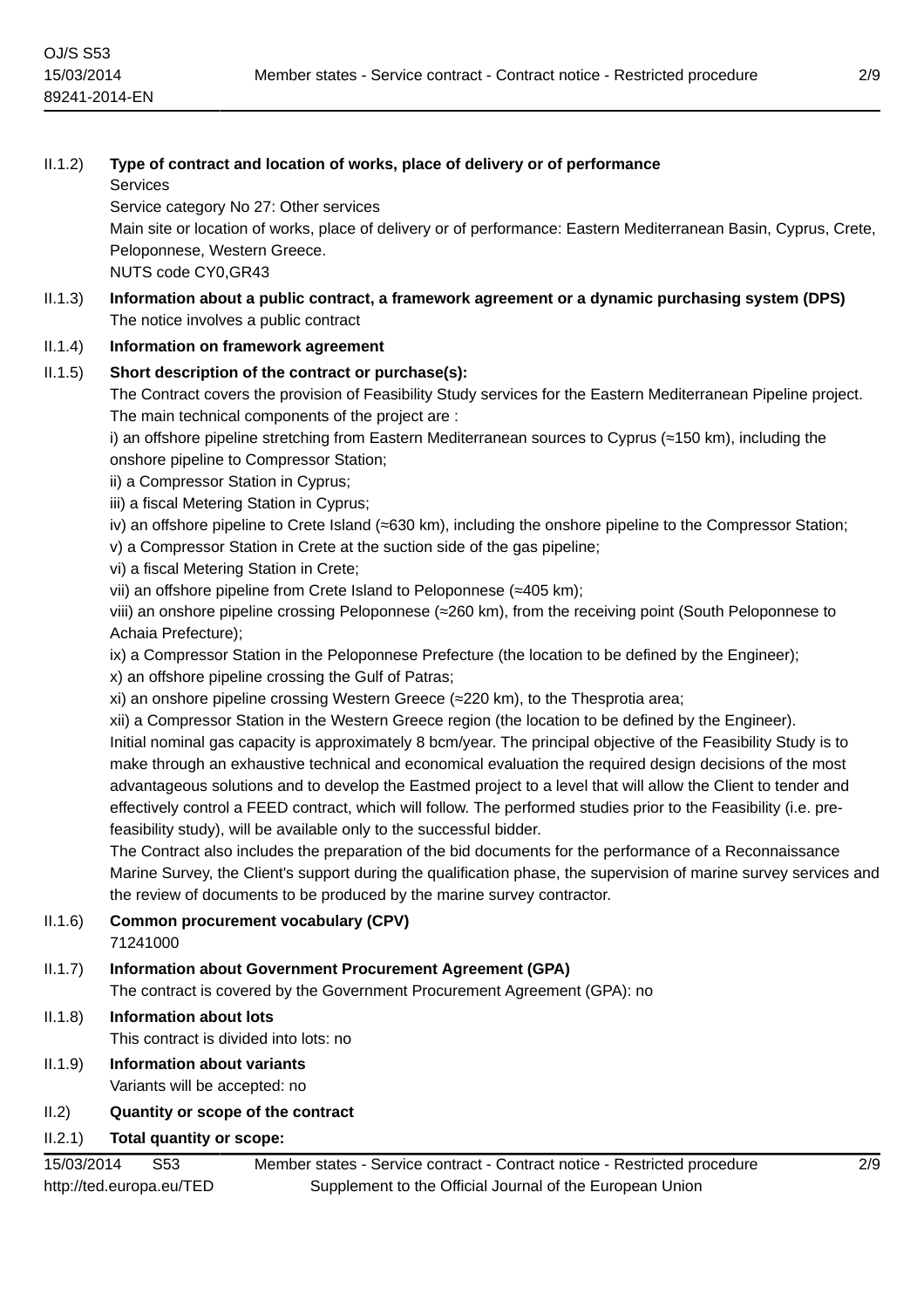The key tasks referred in the scope of services, indicatively include:

- identification of the route,
- description of the main routing characteristics,
- design bases,
- sizing of the PROJECT elements,
- graphical sketches and/or drawings as required,
- highlights on risk and construction problems,
- appraisal of Health, Safety and Environmental (HSE), operational and authorization viability,
- Environmental Impact Assessment (EIA) report,
- project execution approach, contract strategy and planning,
- estimation of relevant CAPEX and OPEX with a ±25% accuracy,
- time scheduling,
- Geohazard analysis.

#### II.2.2) **Information about options**

Options: no

- II.2.3) **Information about renewals** This contract is subject to renewal: no
- II.3) **Duration of the contract or time limit for completion** Duration in months: 12 (from the award of the contract)

## **Section III: Legal, economic, financial and technical information**

#### III.1) **Conditions relating to the contract**

## III.1.1) **Deposits and guarantees required:**

During the second stage of the Tender, the selected candidates will be required to provide:

— a Participation guarantee issued by one or more banks lawfully operating within member states of EU or European Economic Area (EEA), in accordance with the draft included in the Tender Documents. If the text of the letter of guarantee is written in any other language than Greek or English, it should be accompanied by an official translation either in Greek or English.

— A performance guarantee, amounting to 10 % of the total value of the contract, upon signature of the contract, issued by one or more banks which are lawfully operating within member states of EU or European Economic Area (EEA), in accordance with the draft included in the Tender Documents. If the text of the letter of guarantee is written in any other language other than Greek or English, it should be accompanied by an official translation either in Greek or English.

## III.1.2) **Main financing conditions and payment arrangements and/or reference to the relevant provisions governing them:**

Co'financing from European funding such as through Connecting Europe Facility (CEF) Funds, is under consideration.

Payment Conditions will be set out in the Instructions to Tenderers

# III.1.3) **Legal form to be taken by the group of economic operators to whom the contract is to be awarded:**

Greek or foreign companies or Joint Ventures or Consortiums of companies, under the conditions referred to in paragraph III.2 below.

If the contract is awarded to a grouping of economic operators, the legal form required by the grouping shall be :

— a main Contractor to whom the contract is awarded with named subcontractors for whom the main Contractor is responsible, or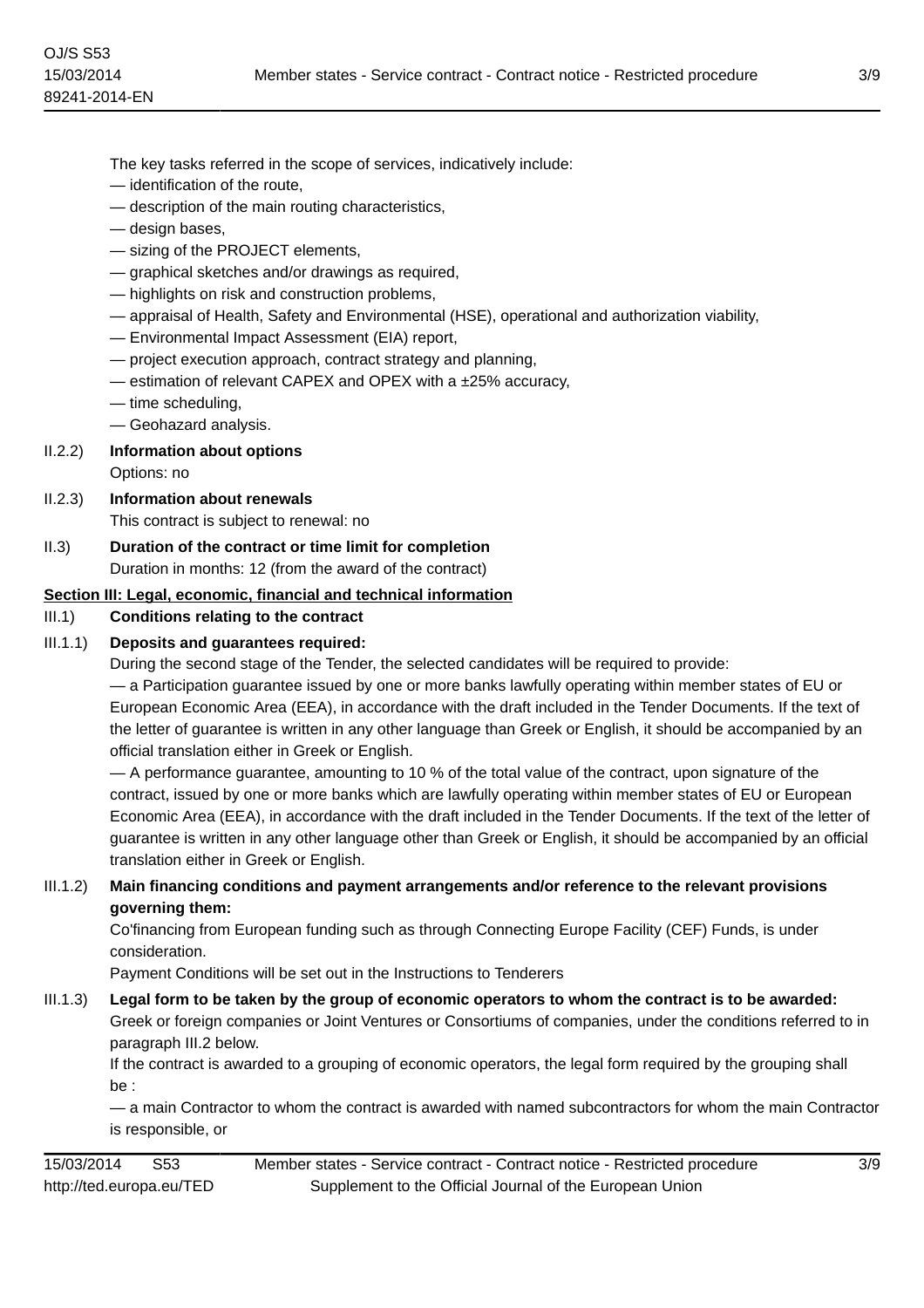— a Joint Venture of economic operators, or

— a Consortium of economic operators.

In the case of a Joint Venture or Consortium of companies, a preliminary agreement for the formation of the Joint Venture or Consortium of companies (not necessarily issued by a Public Notary) is sufficient at the stage of submitting a tender and binds the parties in case of awarding the contract.

For signing the contract, the articles of incorporation of the Joint Venture or Consortium of companies issued in accordance with law will be required.

Any Joint Venture or Consortium of companies that participates in the Tender has to appoint as leader one of the companies/members comprising the Joint Venture or the Consortium of companies.

A company which participates as a member of the Joint Venture or Consortium of companies has no right to participate in the Tender individually.

## III.1.4) **Other particular conditions:**

The performance of the contract is subject to particular conditions: yes

Description of particular conditions: 1. The Tender is governed by the Laws of Greece which shall be applicable in general to all relations between DEPA and the Bidders, regardless of their nationality. Any dispute shall be subject to the jurisdiction of the Law Courts of Athens.

The Contract to be signed shall be subject to the provisions of the Law No 3310/2005 as amended by the Law No 3414/2005 for the "Transparency and avoidance of violations during contracting procedure "

2. The conditions of the Contract will be set out in the Instructions to Bidders that will be delivered to candidates selected to tender.

3. DEPA will bear no responsibility or obligation whatsoever to indemnify and/or to compensate the Bidder for any expense or loss incurred for the preparation and submission of the Bid, in particular, in case the Inquiry is adjourned or annulled or cancelled at any stage and time and for any reason whatsoever,

## III.2) **Conditions for participation**

# III.2.1) **Personal situation of economic operators, including requirements relating to enrolment on professional or trade registers**

Information and formalities necessary for evaluating if the requirements are met: It is anticipated that the Tender will take place in two stages. In the first stage a qualification of the candidates will take place on the basis of the criteria described here below. In the second stage the qualified candidates will be invited to submit their full tenders.

The participants shall be Engineering Companies registered according to the EC Legislation, or European Economic Area (E.E.A.) Country, or State with Association agreement with E.U., having the right to participate in Public Sector's Tenders, or Joint Ventures / Consortia of such companies, with the prerequisite the sole company which participates in the Bid or each member of the Joint Venture / Consortium which participates in the Bid (as applicable), to submit the following documents:

— Registration Document from an official Professional Institution in compliance with Law of the country where the base or a legally operating department of the company is established. The document shall declare the capability of the company to undertake relevant services. In the absence of such document, it will be replaced by a declaration on oath, or in case that such a declaration is not foreseen, declaration in front of judicial or administrative authority, notary public or competent professional body, in the country of origin or registration of the companies.

— Company Statute, according to the legislation of the country where the company is registered.

— Extracts from judicial records or failing this, equivalent documents issued by the competent Judicial or Administrative authorities of the country of origin or in case that the respective country does not issue the above documents or certificates, these can be replaced by an affidavit of the participating company and in case such a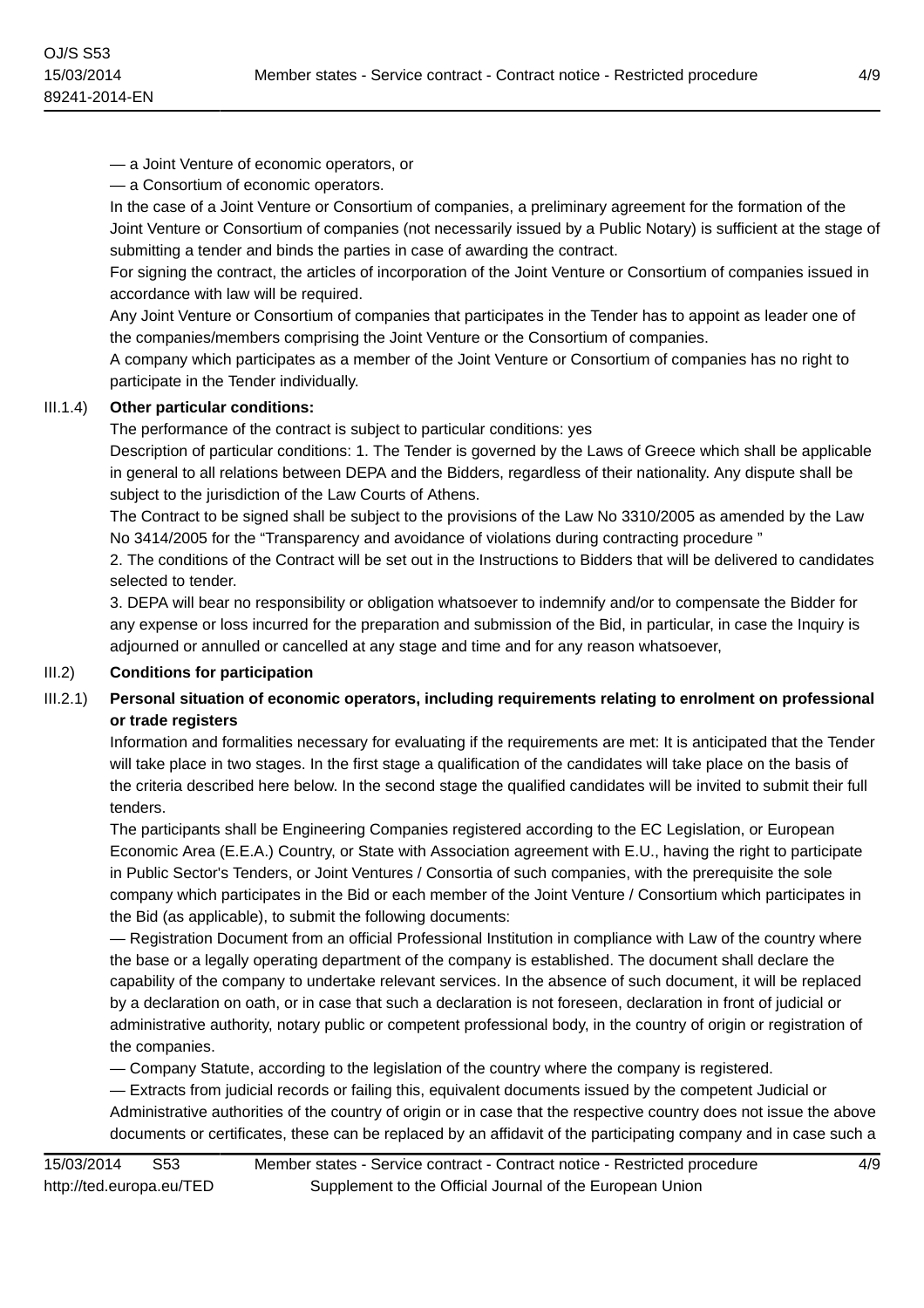procedure is not provided for, by a declaration given before any judicial or administrative authority, Public Notary or competent professional organization, which would state that its representatives have not been prosecuted for any crime related to its/their business activity, practice or integrity e.g. professional misconduct, fraud, misappropriation of funds etc.

— Minutes of the board of directors, resolving the participation in the Tender and the appointment of a Legal Representative (including full contact details of the Legal Representative).

— Declaration of the acceptance for the appointment by the Legal Representative.

— Pre-agreement in the case of a Joint Venture or Consortium of companies, in accordance with paragraph III.1.3 above.

In case that any of the above documents is not prepared in English Language, said document shall be accompanied by official translation in English.

The Contracting Entity reserves the right to exclude from invitation to tender any Candidate that it reasonably considers has or may have a conflict of interest with the objectives of the Contracting Entity and/or the Eastern Mediterranean pipeline project.

## III.2.2) **Economic and financial ability**

Information and formalities necessary for evaluating if the requirements are met: Each participating company, or in case of Joint Venture or Consortium of companies each member, must submit:

— Certificates issued by the competent authority of the respective country or in case that this country does not issue the above certificates, these can be replaced by an affidavit of the participating company and in case such a procedure is not provided for, by a declaration given before any judicial or administrative authority, Public Notary or competent professional organization, which would state that:

i) The company is not in a state of bankruptcy, under liquidation, obligatory management, compromise, or any other similar situation resulting from a similar procedure and that on procedure has been instigate against the company for declaration in bankruptcy, obligatory management, compromise or resulting from any other similar procedure.

ii) All obligations relating to payment of the social security contributions have been fulfilled in compliance with the legislation of the country where it has its seat

i) All obligations relating to payment of taxes have been fulfilled in compliance with the legislation of the country where it has its seat

— details of the economic background of the company including full sets of accounts for the last three (3) years,

— bank certifications which verify its financial standing.

In case that any of the above documents is not prpared in English Language, said document shall be accompanied by official translation in English.

The Contracting Entity reserves the right to request clarifications or additional information in relation to the above documents. The participants will have a period of five working days from receipt of the relevant request to reply in writing to the requested clarifications/additional information. In case they do not reply, the Contracting Entity may consider the tender incomplete and reject it.

# III.2.3) **Technical capacity**

Information and formalities necessary for evaluating if the requirements are met: Candidates shall demonstrate to have a proven experience and references for Feasibility Study services and Front End Engineering Design (FEED) services of Natural Gas projects and knowledge of applicable codes and laws for the realization of such kind of projects.

Candidates selected to tender must themselves demonstrate a track record of a high level of capability in all requested fields.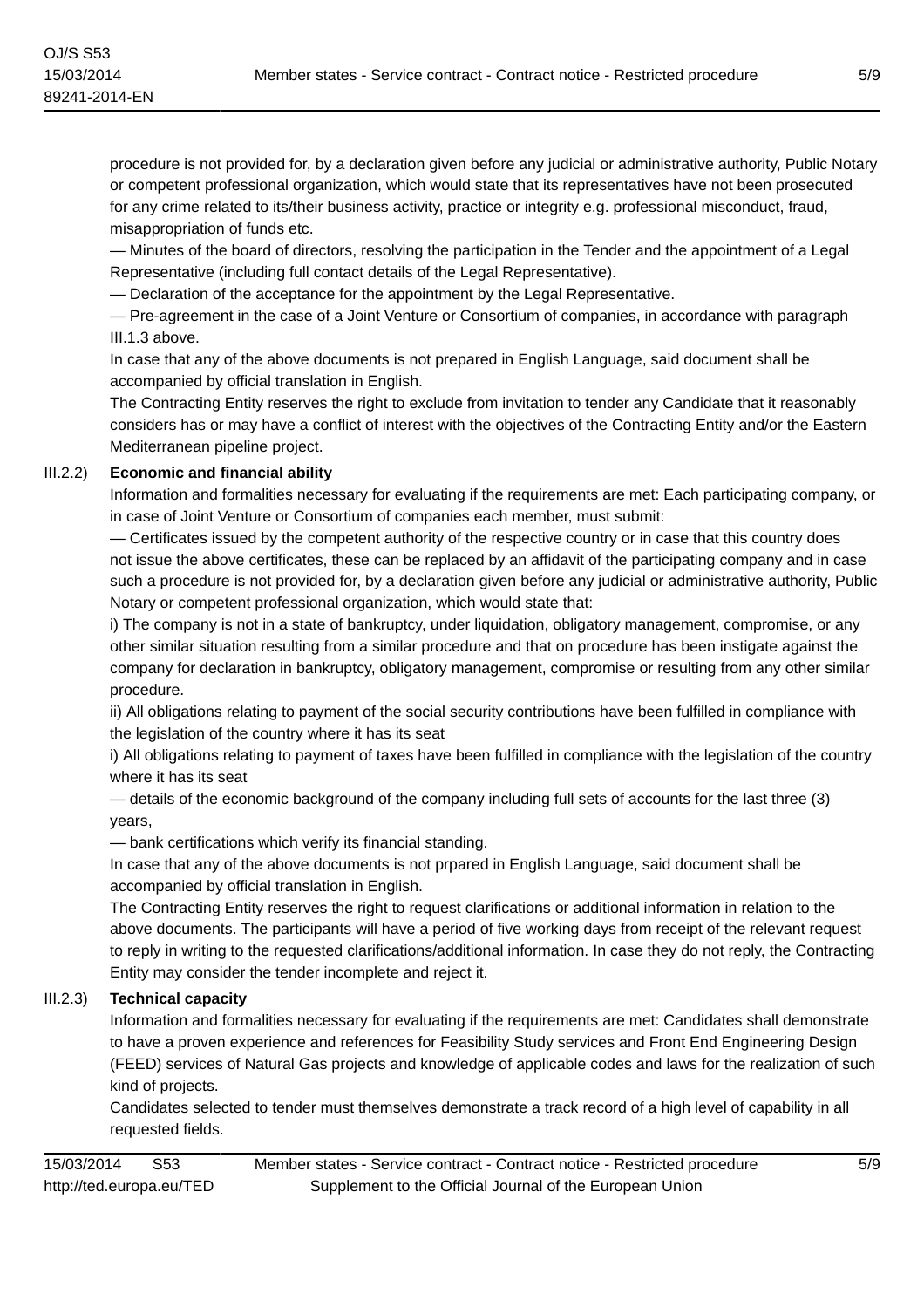Specifically they have to submit their own track record of contracts, for Feasibility Study services and Front End Engineering Design (FEED) services, which have been successfully executed the last ten (10) years, for the following type of projects:

— offshore high pressure natural gas projects (indicating water depth, pipeline diameter, total length, design pressure, budget of the project),

— onshore high pressure natural gas projects (indicating pipeline diameter, total length, design pressure, budget of the project),

— compressor station (indicating design pressure, wattage (power), budget of the project),

— high pressure regulating and/or fiscal metering stations (indicating design pressure, flow capacity per hour, budget of the project).

stating also analytically the contract number, starting and completion date of the contract, brief description of contract's scope, Project title, initial budget and final cost of the contract, name of the Client, references from the Client.

Any Candidate that has not undertaken at least one contract of comparable scale, technical scope and complexity over the last ten years which covers all the above mentioned fields shall not be selected to tender. More specifically, the candidates shall have in total the below mentioned experience during the last ten years: 1. An elaborated FEED study of a single high pressure onshore pipeline minimum 200 km length, minimum nominal diameter 30'', design pressure 80 bar, which includes at least one compressor station and one metering

and regulating station. 2. An elaborated FEED study of a single high pressure offshore pipeline minimum 200 km length, minimum

nominal diameter 24'', approximately 2 000 m water depth.

3. Supervision of Reconnaissance Marine Survey activities.

4. Evaluation/Analysis of geohazards (subcontractor's experience will be accepted).

5. Performance of Environmental Impact Assessment Studies in similar gas projects (subcontractor's experience will be accepted).

Candidates who are selected to tender shall routinely and regularly perform services of the same nature as those to be tendered and shall be widely recognized as providers of such services.

Candidates shall demonstrate compliance of their QHSE management systems with recognized standards, otherwise they shall not be selected to tender. Candidates shall therefore demonstrate compliance either by submission of valid certification or by other reasonable means.

Each sole company that participates in the Bid or each member of the Joint Venture/Consortium that participates in the Bid (as applicable), have to submit documents indicating:

— Candidate's profile, structure, organization and infrastructure, as well as the offered Services and Technologies,

— Number of engineers permanently employed, as well as lists of candidate's personnel, who are suitably qualified for the performance of onshore and offshore Feasibility Study and FEED,

— Any other information considered helpful to the pre-qualification.

Documents that have been written in other languages than English will be accompanied by an official translation in English. During the Tender evaluation procedure, it is possible Candidates to be invited to present their qualifications in a meeting at the offices of the Contracting Entity, at their own expense.

The Contracting Entity reserves the right to request clarifications or additional information in relation to the above documents. The participants will have a period of five (5) working days from receipt of the relevant request to reply in writing to the requested clarifications/additional information. In case they will not reply, the Contracting Entity may consider the tender incomplete and reject it.

## III.2.4) **Information about reserved contracts**

15/03/2014 S53 http://ted.europa.eu/TED Member states - Service contract - Contract notice - Restricted procedure Supplement to the Official Journal of the European Union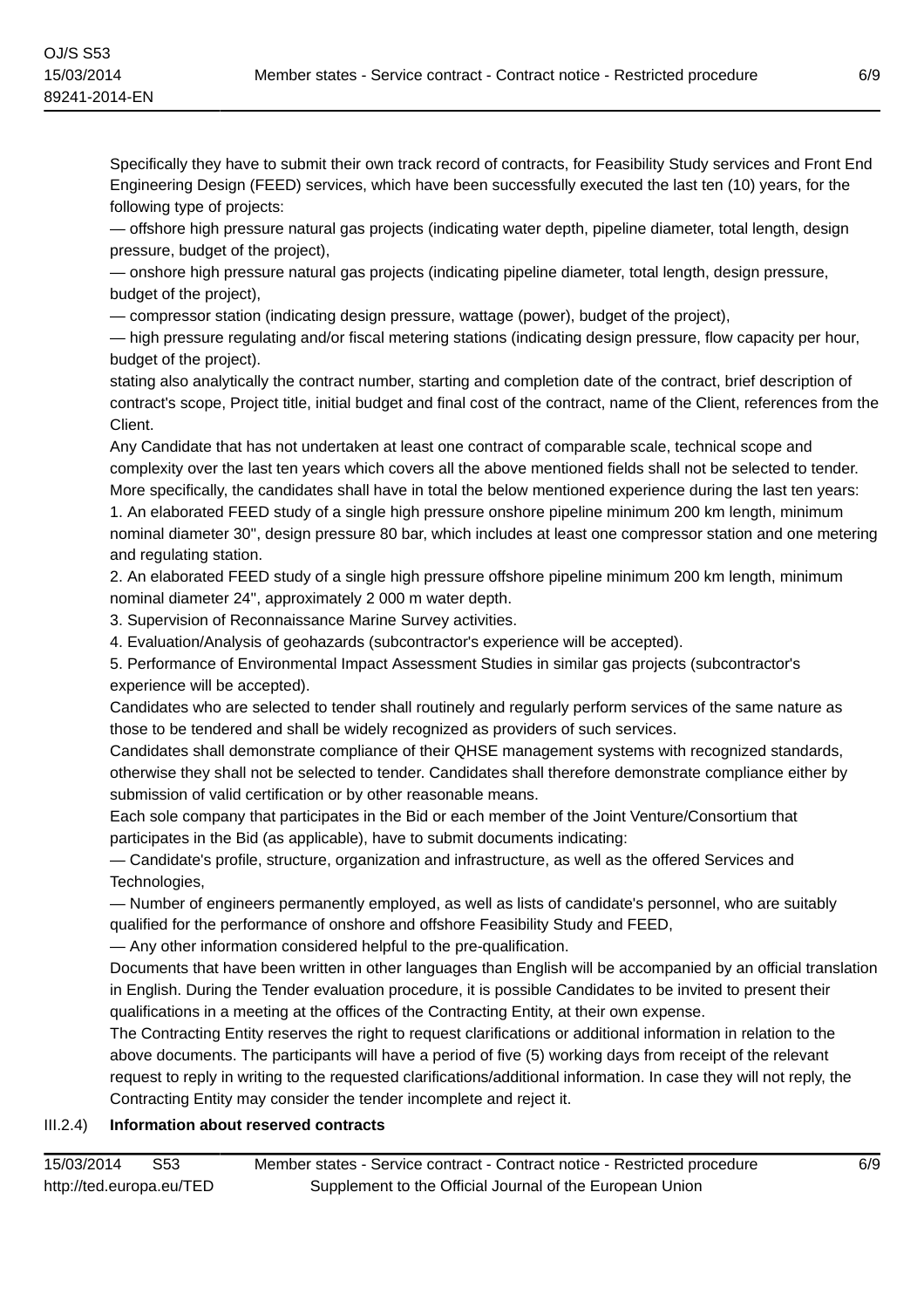| III.3)   | <b>Conditions specific to services contracts</b>                                                                                                                                                                                                                                                                                                                                                                                                                                                 |
|----------|--------------------------------------------------------------------------------------------------------------------------------------------------------------------------------------------------------------------------------------------------------------------------------------------------------------------------------------------------------------------------------------------------------------------------------------------------------------------------------------------------|
| III.3.1) | Information about a particular profession                                                                                                                                                                                                                                                                                                                                                                                                                                                        |
|          | Execution of the service is reserved to a particular profession: no                                                                                                                                                                                                                                                                                                                                                                                                                              |
| III.3.2) | Staff responsible for the execution of the service                                                                                                                                                                                                                                                                                                                                                                                                                                               |
|          | Legal persons should indicate the names and professional qualifications of the staff responsible for the<br>execution of the service: no                                                                                                                                                                                                                                                                                                                                                         |
|          | <b>Section IV: Procedure</b>                                                                                                                                                                                                                                                                                                                                                                                                                                                                     |
| IV.1)    | <b>Type of procedure</b>                                                                                                                                                                                                                                                                                                                                                                                                                                                                         |
| IV.1.1)  | <b>Type of procedure</b><br>Restricted                                                                                                                                                                                                                                                                                                                                                                                                                                                           |
| IV.2)    | Award criteria                                                                                                                                                                                                                                                                                                                                                                                                                                                                                   |
| IV.2.1)  | Award criteria                                                                                                                                                                                                                                                                                                                                                                                                                                                                                   |
|          | The most economically advantageous tender in terms of the criteria stated in the specifications or in the<br>invitation to tender or to negotiate                                                                                                                                                                                                                                                                                                                                                |
| IV.2.2)  | Information about electronic auction                                                                                                                                                                                                                                                                                                                                                                                                                                                             |
|          | An electronic auction will be used: no                                                                                                                                                                                                                                                                                                                                                                                                                                                           |
| IV.3)    | <b>Administrative information</b>                                                                                                                                                                                                                                                                                                                                                                                                                                                                |
| IV.3.1)  | File reference number attributed by the contracting entity:<br>DEPA'S TENDER 743/14/PD                                                                                                                                                                                                                                                                                                                                                                                                           |
| IV.3.2)  | Previous publication(s) concerning the same contract                                                                                                                                                                                                                                                                                                                                                                                                                                             |
|          | no                                                                                                                                                                                                                                                                                                                                                                                                                                                                                               |
| IV.3.3)  | Conditions for obtaining specifications and additional documents<br>Time limit for receipt of requests for documents or for accessing documents: 1.4.2014 - 17:00<br>Payable documents: no                                                                                                                                                                                                                                                                                                       |
| IV.3.4)  | Time limit for receipt of tenders or requests to participate<br>16.4.2014 - 14:00                                                                                                                                                                                                                                                                                                                                                                                                                |
| IV.3.5)  | Language(s) in which tenders or requests to participate may be drawn up<br>Greek. English.                                                                                                                                                                                                                                                                                                                                                                                                       |
| IV.3.6)  | Minimum time frame during which the tenderer must maintain the tender                                                                                                                                                                                                                                                                                                                                                                                                                            |
| IV.3.7)  | <b>Conditions for opening of tenders</b>                                                                                                                                                                                                                                                                                                                                                                                                                                                         |
|          | <b>Section VI: Complementary information</b>                                                                                                                                                                                                                                                                                                                                                                                                                                                     |
| VI.1)    | <b>Information about recurrence</b>                                                                                                                                                                                                                                                                                                                                                                                                                                                              |
|          | This is a recurrent procurement: no                                                                                                                                                                                                                                                                                                                                                                                                                                                              |
| VI.2)    | <b>Information about European Union funds</b><br>The contract is related to a project and/or programme financed by European Union funds: yes<br>Reference to project(s) and/or programme(s): The Eastern Mediterranean pipeline project (Eastmed Pipeline)<br>has been labeled as a Project of Common Interest (PCI) status according to provisions of EU Regulation<br>347/2013.<br>The project is currently promoted by the Public Gas Corporation of Greece (DEPA SA) in cooperation with the |
|          | Ministry of Energy, Commerce, Industry and Tourism of the Republic of Cyprus.                                                                                                                                                                                                                                                                                                                                                                                                                    |
|          | DEPA has been in contact with the producing countries as well as with companies of the Levantine Basin and is<br>considering their significant involvement (financial, commercial) in this project.                                                                                                                                                                                                                                                                                              |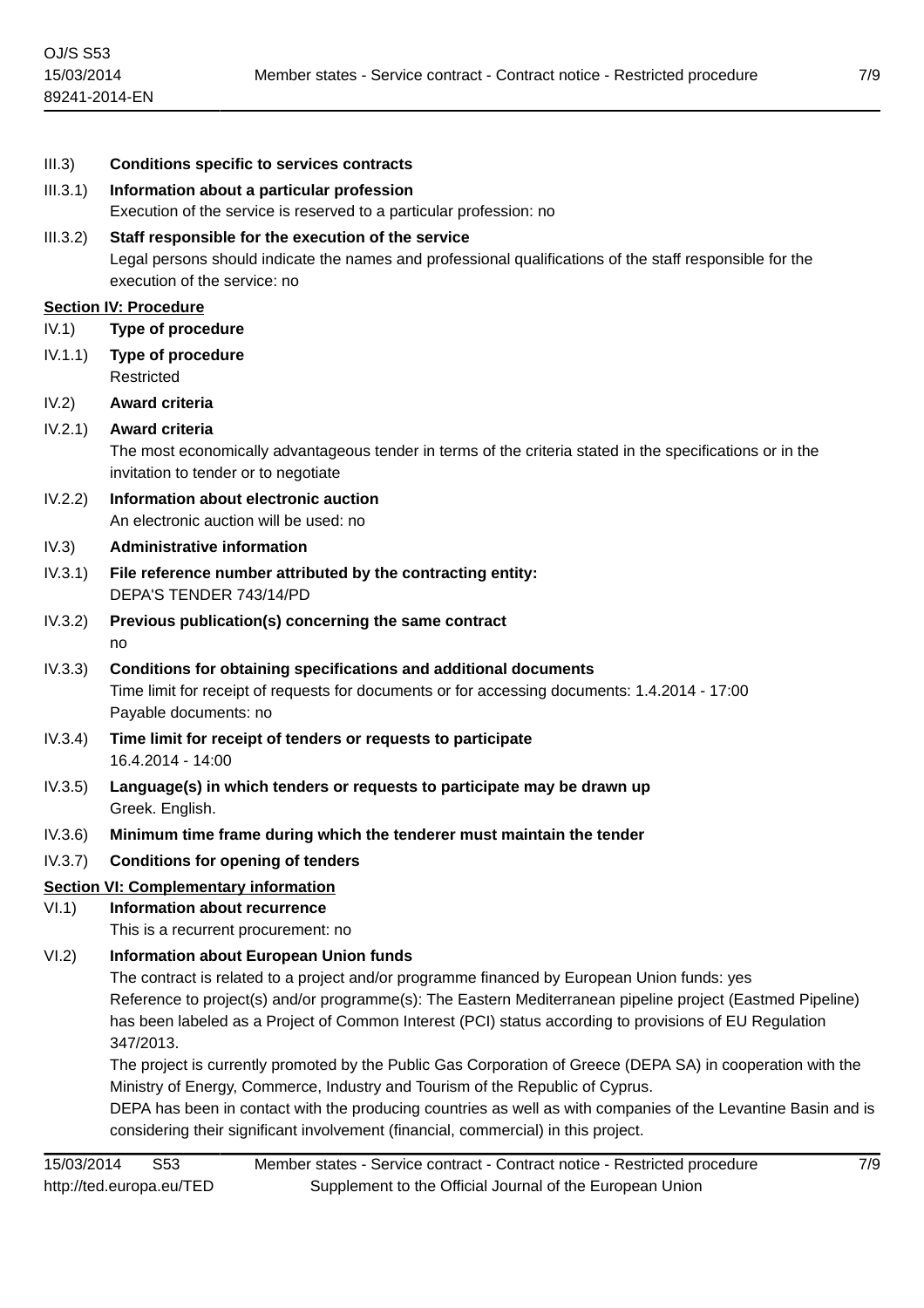At the same time co'financing from European funding such as through Connecting Europe Facility (CEF) Fund, is under consideration.

## VI.3) **Additional information:**

The evaluation criteria of the most economically advantageous Tender, as well as the weighting of them will be communicated to the selected Candidates (2nd Stage).

2. The Tenders will be exclusively submitted (subject to rejection otherwise) in EURO.

3. The present Contract Notice has been published also in English language in the Official Journal of the European Union and will be posted on DEPA's Web site (http: <www.depa.gr>)

4. There is no specification or additional document at this stage. Instructions to Tenderers will be issued to Candidates who are selected to tender.

5. Candidates shall make their submissions for the first stage (expression of Interest), in three copies, to the address indicated in Section I.1.

6. The Contracting Entity may include also other sponsors according to its definite financial structure. DEPA as a Contracting authority may at any stage of the procedure be substituted by a special purpose vehicle in which DEPA would participate. DEPA will promptly notify the participants of such substitution.

7. For Development & Technical issues contact:

a) Dimitrios E. Manolis, International Activities Deputy Head, Telephone no: +30 2102701214/216, Fax : + 30 2102701029, email [d.manolis@depa.gr](mailto:d.manolis@depa.gr)

b) Mr. G. Kostopoulos, Technical Activities Deputy Head Telephone no : +30 2102701144, Fax : + 30 2102750209, email [g.kostopoulos@depa.gr](mailto:g.kostopoulos@depa.gr)

## VI.4) **Procedures for appeal**

# VI.4.1) **Body responsible for appeal procedures**

Public Gas Corporation (DEPA) S.A 92, Marinou Antypa str. 141 21 Herakleion of Attica **GREECE** E-mail: [procurement@depa.gr](mailto:procurement@depa.gr) Telephone: +30 2102701118 Internet address: <www.depa.gr> Fax: +30 2102751731

## VI.4.2) **Lodging of appeals**

Precise information on deadline(s) for lodging appeals: The appeals are submitted in accordance with the provisions of Greek law 3886/2010 (Government Gazette 173 Α') and the E.C Directive 89/665/E.C (Government Gazette no 178/ 8.9.1977) (L 395) the E.C. Directive 92/13/E.C (February 25th 1992, L 76) as amended with the E.C Directive 2007/66/E.C of December 11th 2007 (L 335).

# VI.4.3) **Service from which information about the lodging of appeals may be obtained**

Public Gas Corporation (DEPA) S.A 92, Marinou Antypa str. 141 21 Herakleion of Attica **GREECE** E-mail: [procurement@depa.gr](mailto:procurement@depa.gr) Telephone: +30 2102701118 Internet address: <www.depa.gr> Fax: +30 2102751731